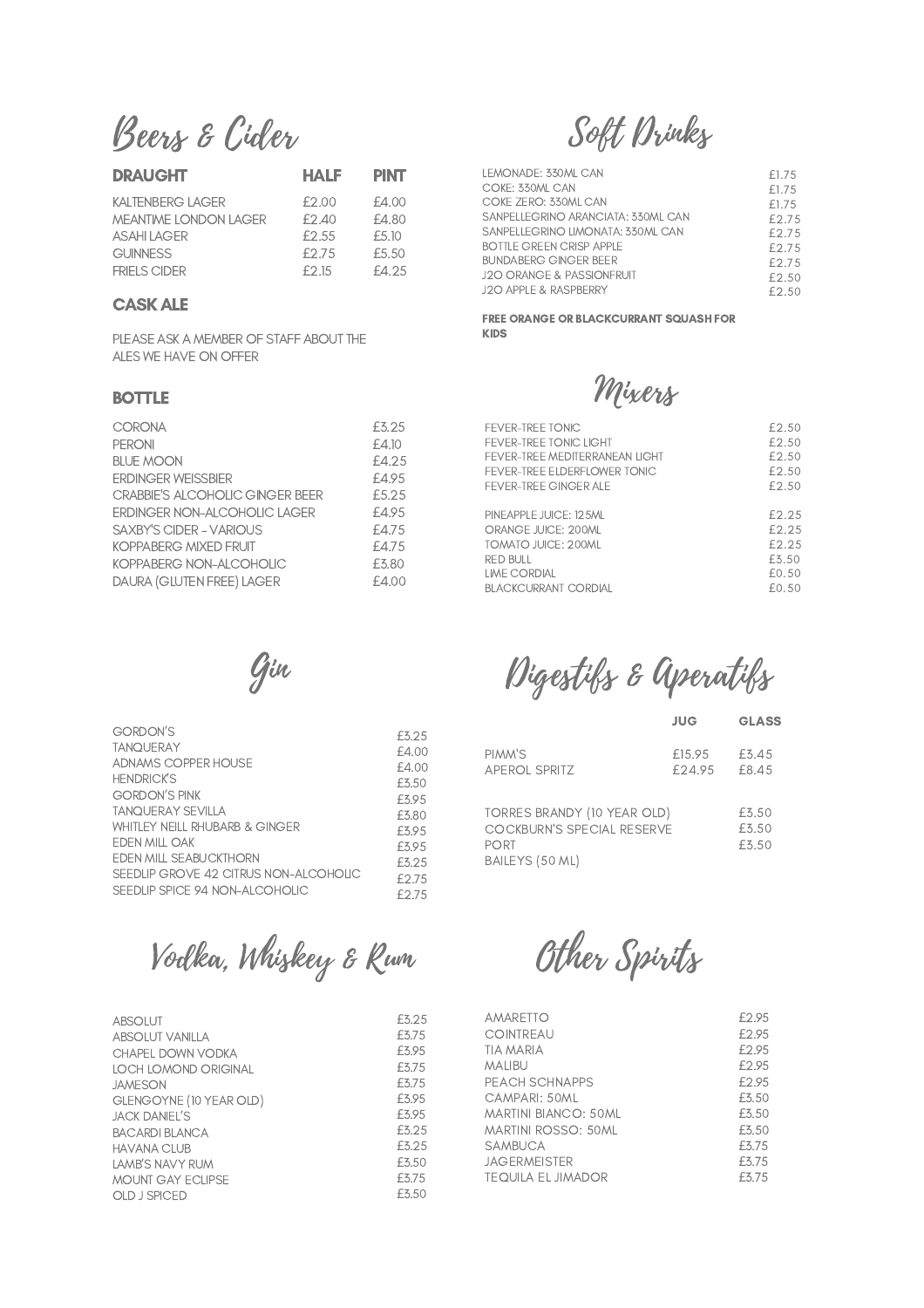White Wine

| <b>VIOGNIER, CLAYMORE "SKINNY LOVE", AUSTRALIA</b>                                                                                                                                                                                             |                            | £18.00                  |
|------------------------------------------------------------------------------------------------------------------------------------------------------------------------------------------------------------------------------------------------|----------------------------|-------------------------|
| STONE FRUIT AND HONEYDEW MELON ON THE FINISH ARE<br>COMPLEMENTED BY NATURAL ACID AND RETAINED<br><b>NATURAL SUGARS.</b>                                                                                                                        | 250ML:<br>175ML:<br>125ML: | £6.00<br>£4.00<br>£3.00 |
| <b>MININI PINOT GRIGIO, ITALY</b>                                                                                                                                                                                                              |                            | £19.95                  |
| RIPE AND TEXTURAL PINOT GRIGIO. APPLE AROMAS WITH<br>HINTS OF HONEY AND PEACH. ON THE PALATE THE WINE IS<br>TEXTURAL WITH LAYERS OF ORCHARD FRUIT, SPICE AND<br><b>FRESH CITRUS ACIDITY</b>                                                    | 250ML:<br>175ML:<br>125ML: | £5.65<br>£4.70<br>£3.35 |
| ANNO DOMINI SOTTOVOCE SAUVIGNON BLANC, ITALY                                                                                                                                                                                                   |                            | £24.95                  |
| DEEP STRAW YELLOW WITH LIME GREEN HIGHLIGHTS.<br>DELICATE FLORAL SAUVIGNON NOSE WITH GOOSEBERRY<br>FRUIT ON THE PALATE, DRY AND CRISP WITH SUSTAINED<br>ACIDITY.                                                                               | 250ML:<br>175ML:<br>125ML: | £8.35<br>£5.85<br>£4.20 |
| <b>MUSCADET SÈVRE &amp; MAINE SUR LIE, FRANCE</b>                                                                                                                                                                                              |                            | £26.95                  |
| FLINTY, LIGHTLY MINERAL WITH APPLEY FRUIT AND REAL<br>TEXTURE AND INTEREST. THE OLD VINE FRUIT ADDS<br>AMAZING DEPTH AND MINERAL COMPLEXITY TO THIS<br>FRESH, SAVOURY WINE THAT HAS SO MUCH MORE TO IT<br>THAN YOU MIGHT EXPECT FROM MUSCADET. |                            |                         |
| <b>SANCERRE, FRANCE</b>                                                                                                                                                                                                                        |                            | £39.95                  |
| A CLASSIC SANCERRE WITH CRISP, CRUNCHY<br>GRAPEFRUIT AND LIME CITRUS FLAVOURS AND A GENTLY<br>HERBACEOUS ELEMENT ADDING COMPLEXITY. THERE IS A<br>MOUTHWATERING, SALINE MINERALITY TO THE LONG<br>FINISH.                                      |                            |                         |

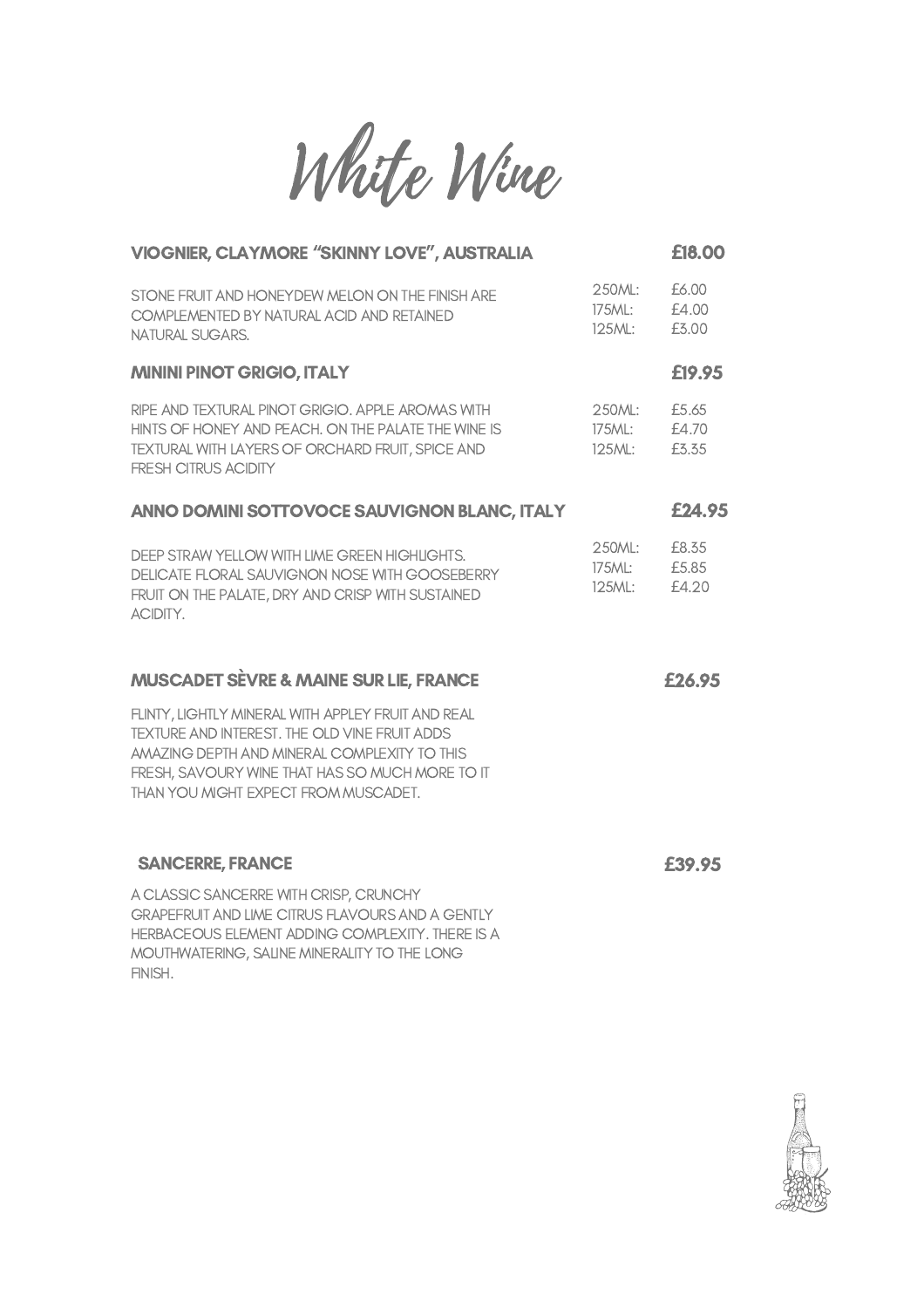

| RIOJA ARTESA, SPAIN - ORGANIC                                                                                                                                                                                                                                                     |                            | £23.00                  |
|-----------------------------------------------------------------------------------------------------------------------------------------------------------------------------------------------------------------------------------------------------------------------------------|----------------------------|-------------------------|
| A GENEROUS AND SAVOURY NOSE WITH HINTS OF<br>WOOD SMOKE AND LEATHER FLESHED OUT BY BERRY<br>AND PLUM CHARACTERS. GOOD CONCENTRATION OF<br>SPICY, DRIED FRUIT AND WILD CHERRY ON THE PALATE -<br>CHARACTERISTIC FIRM AND STRUCTURED FINISH WITH<br><b>BALANCING TANGY ACIDITY.</b> | 250ML:<br>175ML:<br>125ML: | £8.00<br>£5.35<br>£4.00 |
| PIANTAFERRO PRIMITIVO, ITALY                                                                                                                                                                                                                                                      |                            | £19.95                  |
| AROMAS OF BRAMBLE FRUIT, BLACK CHERRY AND A HINT<br>OF SWEET SPICE. THE PALATE IS RICHLY FLAVOURED WITH<br>PLUM AND WILD CHERRY FRUIT, A HINT OF DRIED FIGS,<br>AND RIPE TANNINS BALANCED BY FRESH ACIDITY.                                                                       | 250ML:<br>175ML:<br>125ML: | £5.65<br>£4.70<br>£3.35 |
| <b>ANNO DOMINI SOTTOVOCE MERLOT, ITALY</b>                                                                                                                                                                                                                                        |                            | £23.00                  |
| EXCELLENT MOUTH ENTRY, ENJOYABLE SENSATION OF A<br>LIGHT TANNIN DIFFUSED ON THE TONGUE AND A WARMTH<br>AND SWEETNESS PERCEPTION GIVEN BY THE ALCOHOL,<br>GOOD LENGTH AND PERSISTENCE THAT LEAVE A<br>PLEASANT DRY MOUTH. PERFECTLY MADE MERLOT.                                   | 250ML:<br>175ML:<br>125ML: | £7.90<br>£5.40<br>£4.00 |
| <b>MAXWELL LITTLE DEMON GSM, AUSTRALIA</b>                                                                                                                                                                                                                                        |                            | £29.95                  |
| DEEP, RED BERRY AROMAS WITH STEWED PLUM AND<br>HERBAL NOTES. ABUNDANT WITH RICH PLUM, GAMEY<br>TONE AND WHITE PEPPER SPICE, SUPPORTED BY SOFT<br>TANNIN AND LIVELY ACIDITY. BIG SMOOTH FINISH.                                                                                    |                            |                         |
| <b>CICERON AUTHOR RIOJA, SPAIN</b>                                                                                                                                                                                                                                                |                            | £34.95                  |
| AN ATTRACTIVE, MODERN STYLE OF RIOJA WITH LIFTED<br>AROMATICS OF BRAMBLE FRUIT WITH SOME PEPPER AND<br>SPICE. SUBSTANTIAL ON THE PALATE, WITH PLUMMY FRUIT,<br>RIPE TANNINS AND A GENTLY SAVOURY FRESH FINISH.                                                                    |                            |                         |
| LES CALÈCHES DE LANESSAN, BORDEAUX, FRANCE                                                                                                                                                                                                                                        |                            | <b>£46.95</b>           |
| <b>INTENSE CASSIS FRUIT AND NEW OAK ON THE NOSE</b><br>LEADS TO A FULL-FLAVOURED, RIPE PALATE WITH<br>SMOOTH TANNINS AND PLUSH, VANILLA OAK FINISH.<br>CLASSIC BORDEAUX MADE FROM 60% CABERNET<br>SAUVIGNON, 36% MERLOT AND 4% PETIT VERDOT.                                      |                            |                         |

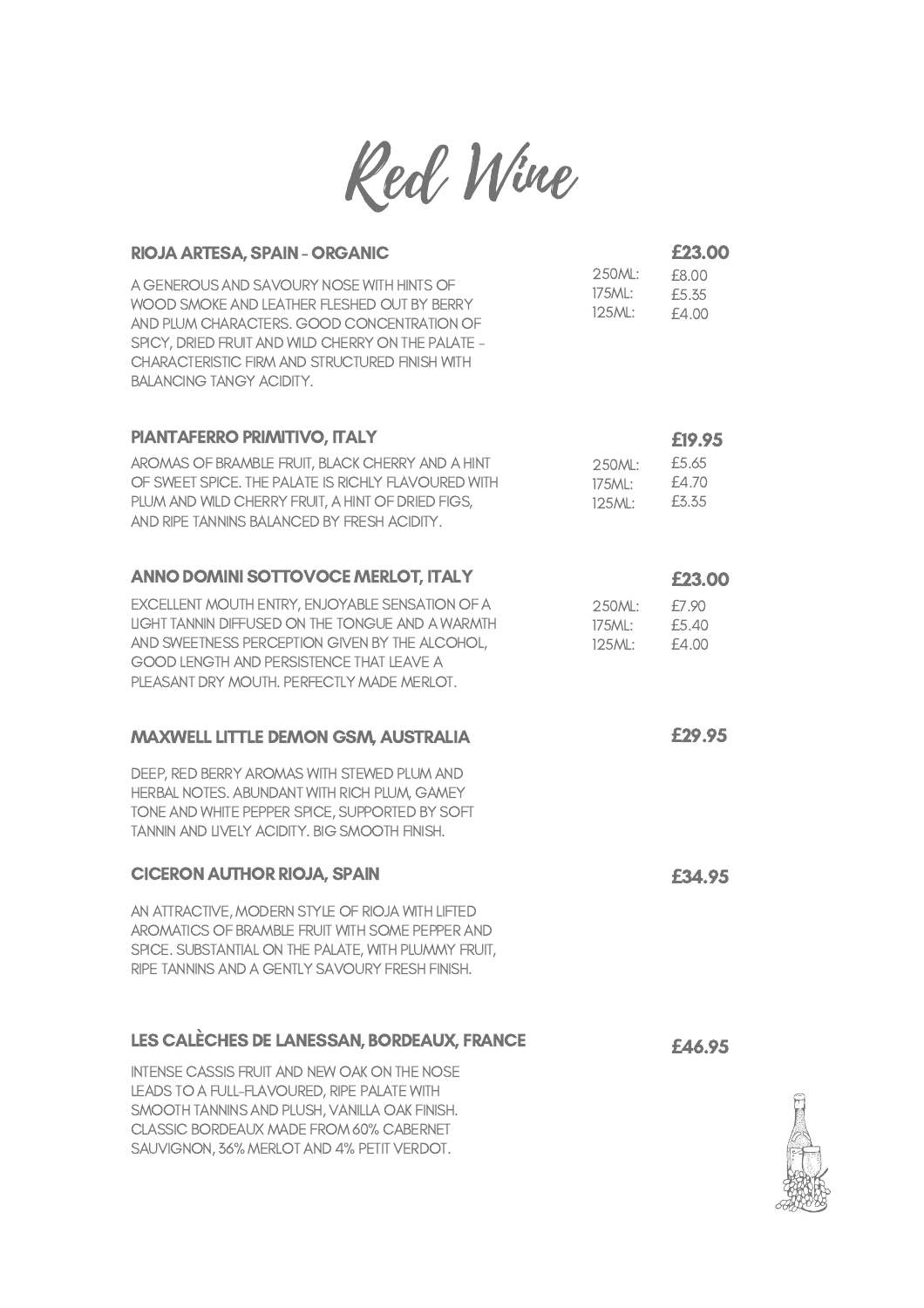Rosé Wine

## ZINFANDEL ROSÉ, BIG TOP, USA **£**21.00

| DELICIOUSLY BRIGHT, BRISK AND BREEZY. THE | 250ML: £7.00    |  |
|-------------------------------------------|-----------------|--|
| BIG TOP WHITE ZINFANDEL IS A JUICY FRUIT- | 175ML: £4.90    |  |
| PACKED PERFORMER FOR DRINKING             | $125M!$ : £3.50 |  |
| AMONGST FRIENDS, SERVED CHILLED           |                 |  |

## PINOT GRIGIO ROSÉ, ITALY **£**21.00

PALE CORAL PINK, THIS IS A DRY, FRESH AND FRUITY ROSÉ WITH DELICATE AROMAS OF RED BERRIES. A DELICATE, YET JUICY PALATE WITH GOOD INTENSITY OF RIPE RED BERRY AND CHERRY FRUIT. A LIGHTLY CREAMY TEXTURE WITH ZESTY ACIDITY, LEADING TO A CRISP, DRY FINISH. 250ML: £7.00 175ML: £4.90 125ML: £3.50

#### CAPRICE, PROVENCE, FRANCE **£**24.95

A SHOWSTOPPER - SUCH A DELICATE, SHIMMERING, PALE PINK THAT IT'S HARD TO BELIEVE THERE COULD BE ANY WEIGHT OR FLAVOUR AT ALL. BUT THEN RICH AND POWERFUL IN THE MOUTH WITH NOTES OF STRAWBERRY, CRANBERRY, FRESH HERB AND ANISE. ALL CLEAN AND CRISP AND CREAMY

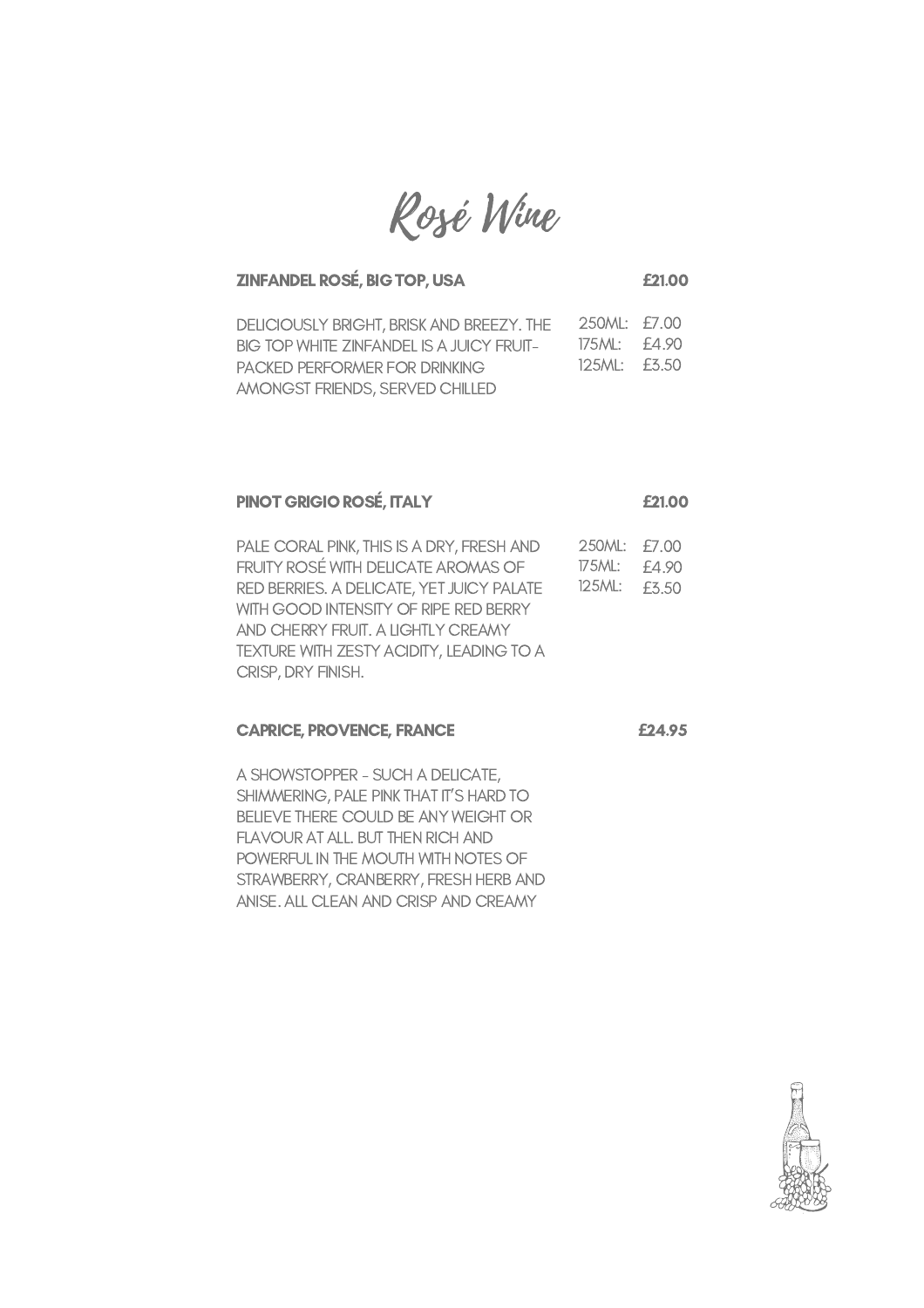

# LE MAGNOLIE PROSECCO, ITALY

**£**26.95

**£**34.00

FRESH AND FRUITY PROSECCO WITH AROMAS OF CITRUS AND ORCHARD FRUIT. THE PALATE HAS RIPE, GRAPEY CHARACTERS, ZESTY ACIDITY AND A CLEAN, REFRESHING FINISH. 125ML: £5.50

#### CHAPEL DOWN SPARKLING BACCHUS **£**43.00

LOTS OF PINEAPPLE, GRAPEFRUIT AND ELDERFLOWER ON THE PALATE WITH TROPICAL AND FLORAL HINTS ON THE CRISP AND REFRESHING FINISH.

# KINGSCOTE SPARKLING BRUT, ENGLISH

AWARD WINNING ENGLISH VINEYARD IN WEST SUSSEX, MOUTH-WATERINGLY REFRESHING SPARKLING WHITE WINE, AROMAS OF ELDERFLOWER, GOOSEBERRY AND GRASSY NOTES.